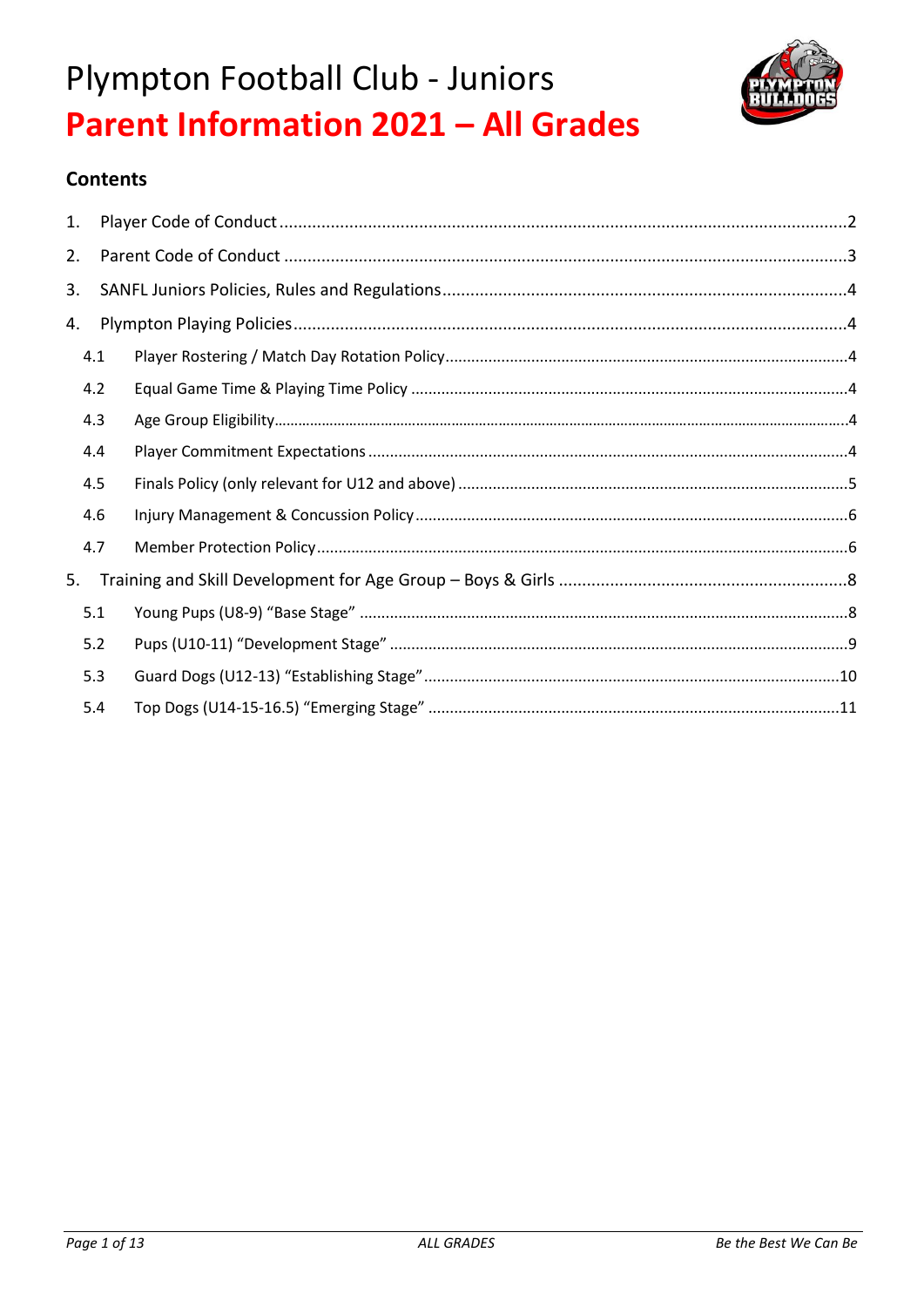

### 1. Player Code of Conduct

## **Plympton (Junior) Football Club Player Code of Conduct**



This Code of Conduct applies to all of our Players.

- Play by the rules (of both the laws of the Game and the rules of my Club).
- Respect the umpire's decision. Without them there would not be a competition.
- Never argue with an official. If you disagree, discuss the matter with your Coach or Team Manager after the game.
- Respect the rights, dignity and worth all of all participants regardless of their gender, ability, cultural background or religion.
- Control your temper. Verbal abuse of Officials or other players, or provoking an opponent is not acceptable and may be a breach of state, league and national Member Protection Policy.
- Never engage in any type of violence either on or off the field.
- Work equally hard for yourself and for your team. Your team's performance will benefit, so will you.
- Be a good sport. Applaud all good plays whether they be by your team, opponent or the other team.
- Treat all players as you would like to be treated. Do not interfere with, bully or take unfair advantage of another player. Do not bully or take unfair advantage of another competitor.
- Cooperate with your Coach, team mates and opponents. Without them there would no competition.
- Play for the "fun of it" and enjoyment not just to please anyone else.
- Avoid using derogatory language.
- Do not take part in any form of bullying including via the use of social media.
- Be prepared to take responsibility for your actions.

Players should be mindful that they are members of a Club that seeks to be respected by all teams in the SANFL Juniors competition. We want to build this tradition and so we ask all players to act in a responsible manner at all times when in our own Clubrooms and when visiting other Clubs.

Remember, NO BULLYING. Buildogs are tough; people who bully others are not. We will not tolerate bullying of any kind at the Plympton Junior Football Club. Any instances of bullying will be dealt with immediately.

By registering as a player with the Plympton Junior Football Club I agree to abide by these principles.

I support the Club in its undertakings and encourage the Club to take any necessary disciplinary actions including the suspension and banning where warranted of any players for repeated or serious breaches of the Player Code of Conduct.

| Player Name         |              |             |  |  |
|---------------------|--------------|-------------|--|--|
|                     | (print name) | (signature) |  |  |
| <b>Parents Name</b> | (print name) | (signature) |  |  |
| <b>Date</b>         |              |             |  |  |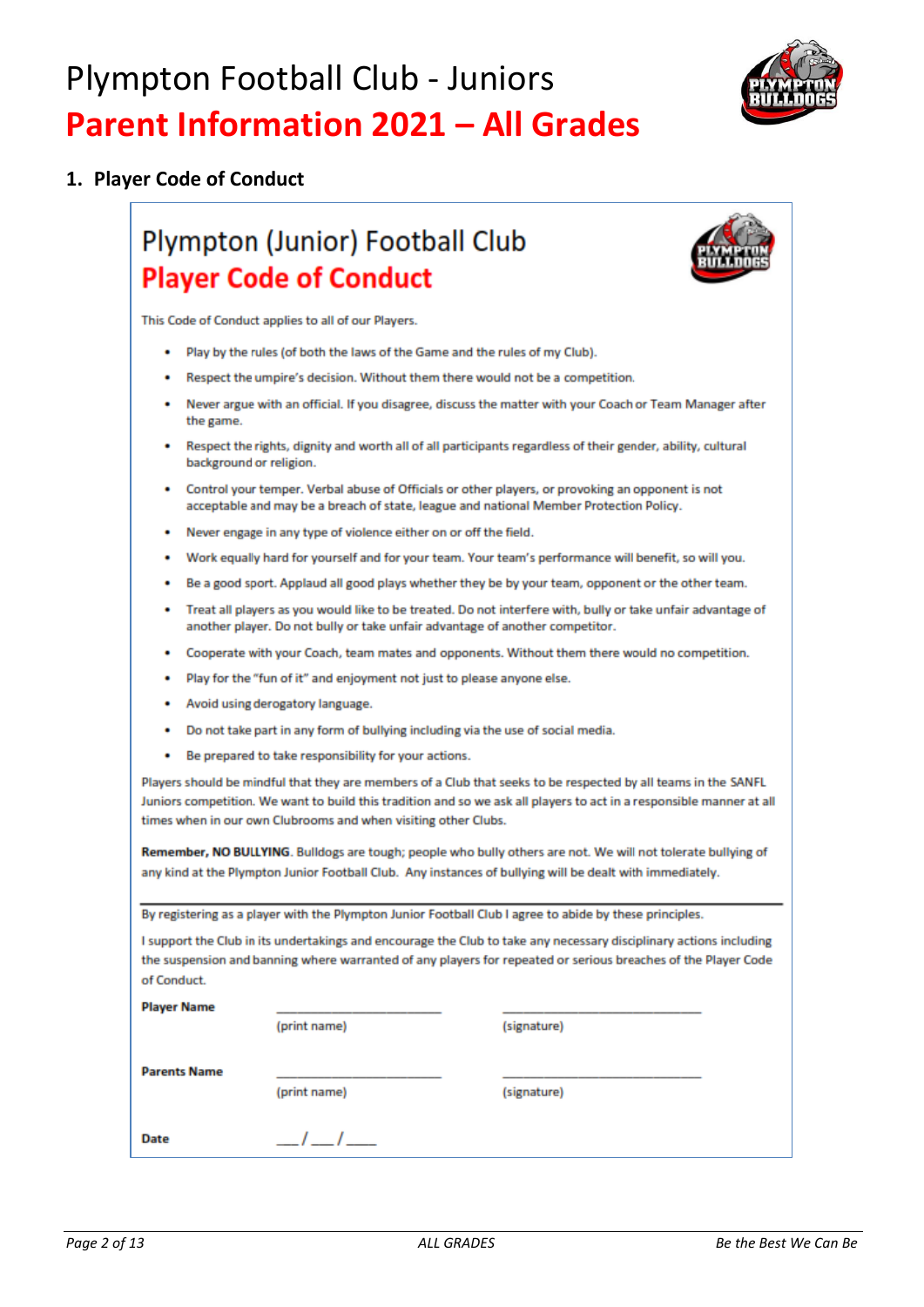

### 2. Parent Code of Conduct

## Plympton (Junior) Football Club **Parent Code of Conduct**



The Online Registration form for SANFL Juniors includes the Players Code of Conduct and the following key statements regarding behaviour and expectations of Parents and Caregivers (Guardians) under the Terms and **Conditions** 

For Parents & Caregivers:

- I/We hereby consent to the registration of my/our son/daughter with SANFL Juniors.
- I/We acknowledge that I/we have been provided with, and understand, the Code of Conduct of SANFL Juniors under the Competition Rules and Bylaws (Rules).
- I/We hereby agree to abide by the Code of Conduct and agree to observe and obey this Code and all rulings made by the SANFL that relate to me/us, other family members and invited guests.
- I/We understand that the SANFL may withdraw or suspend my/our son(s)/daughter(s) registration to play in SANFL Juniors should I/we fail to comply with the Code, the Rules and/or any rulings of the SANFL.

This Code of Conduct applies to all of Parents of Registered Junior/Youth/Auskick Players.

- Encourage children to participate, if they are interested.
- Encourage children to always participate according to the rules.
- Never ridicule or yell at a child for making a mistake or losing a game.
- Remember that children learn best from example. Applaud good plays by all teams.
- Respect the Umpire's decision and teach children to do likewise. Without them there would not be a competition.
- . If you disagree with an Official, raise the issue through the appropriate channels rather than questioning the Official's judgment and honesty in public.
- Support all efforts to remove verbal and physical abuse from sporting activities.
- . Recognise the value and importance of volunteer Coaches, Officials, Administrators and Umpires and teach your children to do the same. Without them your child could not participate.
- Remember that children play organised sports for fun. They are not playing for the entertainment of spectators only, nor are they miniature professionals.
- Condemn the use of violence in any form, be it by spectators, Coaches, Officials or players.
- Demonstrate appropriate social behaviour by not using foul language, harassing players, Coaches or Umpires.
- Respect the rights, dignity and worth of all participants regardless of their gender, ability, cultural background or religion
- Smoking and consumption of alcohol is only acceptable in designated areas and times.

If, as a player, or parent, you have an issue you wish to raise, we encourage you to approach a PJFC Committee member to discuss the problem. We will attempt to deal with all issues in a professional and caring manner, always keeping in mind the overall objective of helping our children to play Australian Rules Football.

By registering our child with the Plympton Junior Football Club I agree to abide by these principles.

I support the Club in its undertakings and encourage the Club to take any necessary disciplinary actions including the suspension and banning where warranted of any parents for repeated or serious breaches of the Parents Code of Conduct. I also support the Club in any disciplinary actions related to Players including the suspension or banning of Players, for either repeated or serious breaches of the Players Code of Conduct.

| <b>Parents Name</b> |              |             |
|---------------------|--------------|-------------|
|                     | (print name) | (signature) |
| Date                | ___<br>____  |             |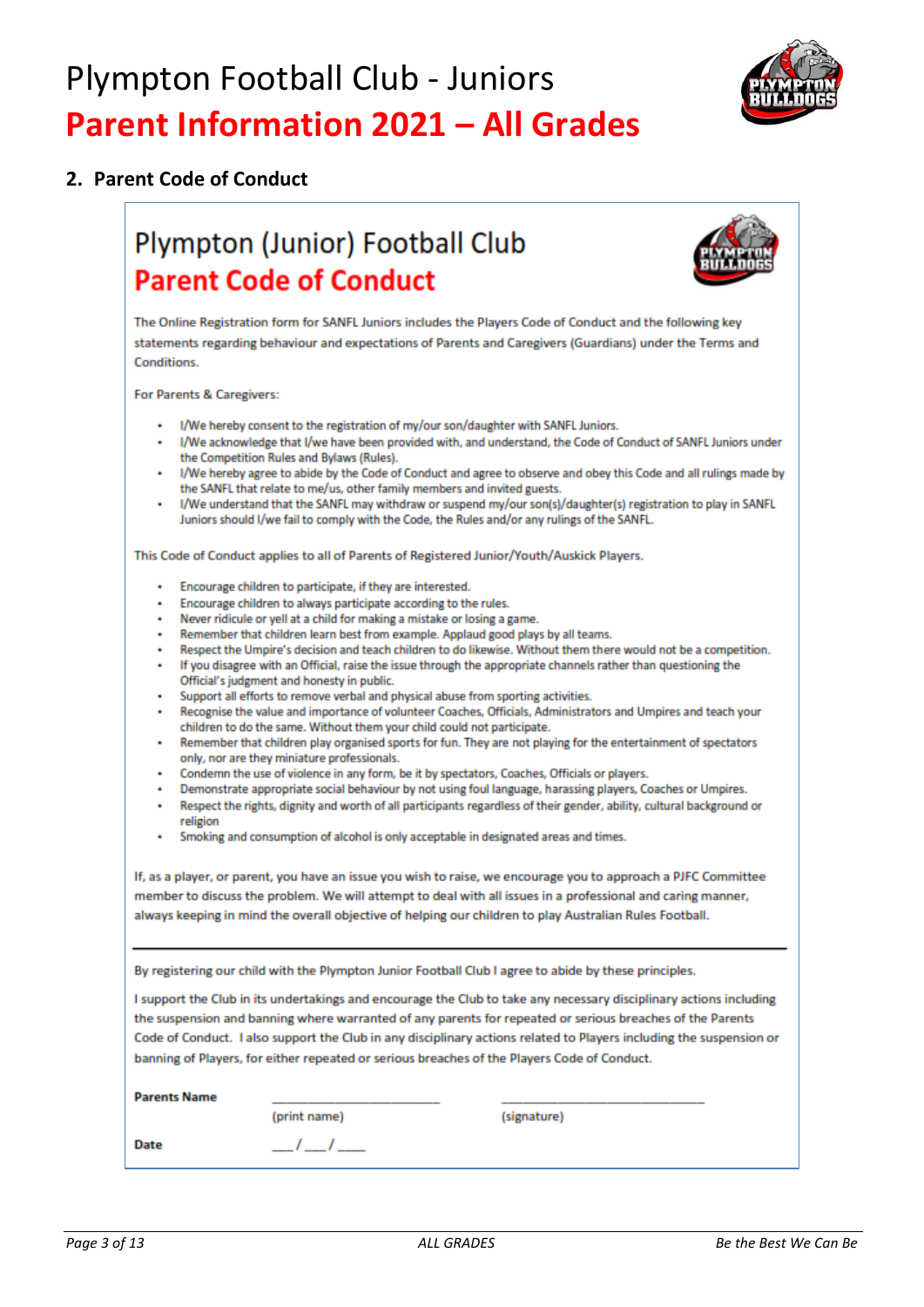

### **3. SANFL Juniors Policies, Rules and Regulations**

Our club is a member club of SANFL Juniors Competition. Accordingly our club, coaches, officials, players, parents, caregivers, spectators are subject to and bound by SANFL Juniors Rules and Regulations.

These rules and regulations are subject to change from time to time, and accordingly all players and families are referred to these rules which are contained within SANFL Juniors Website at the following link

## **<http://sanfl.com.au/rules-regulations/>**

We do have some policies that are applicable to our club and these are contained within this document, or found on our club website.

## **<https://www.plymptonbulldogs.com.au/parent-info-documents>**

### **4. Plympton Playing Policies**

#### **4.1 Player Rostering / Match Day Rotation Policy**

Given that 22 players take the field each week rostering of players will be necessary. It is the policy of the Plympton Junior Football Club that during the Minor Round all players will receive equal playing time. We take rostering and game time of players seriously and this is a club and SANFL requirement.

We want all our players to develop in any position and improve over the course of a playing season.

We have implemented a Club method of ensuring all players receive game time that is fair during the minor round and every player will have the opportunity to experience as equal game time as possible. Team Managers are required to keep records of player game time and provide this to coach and club weekly.

In U8 to U12 it is expected that players will experience playing each position. This includes backline, midfield and forward line.

As players progress (u13 and above) coaches will give greater consideration to player's size, strength, skill level and game sense when rotating players through positions. This may result in players playing fewer positions, but the club still expects some rotation of positions.

There are situations where injuries and other issues can affect this, and of course Coach discretion is needed and in older grades U13, u14, u15, u16.5 greater in game rotations can cause a large number of interchanges.

#### **4.2 Equal Game Time & Playing Time Policy**

As a club our philosophy is to ensure that all players over the course of the year are allocated game time as required during minor round games.

Our strict policy is equal game time for all registered players throughout all our junior teams.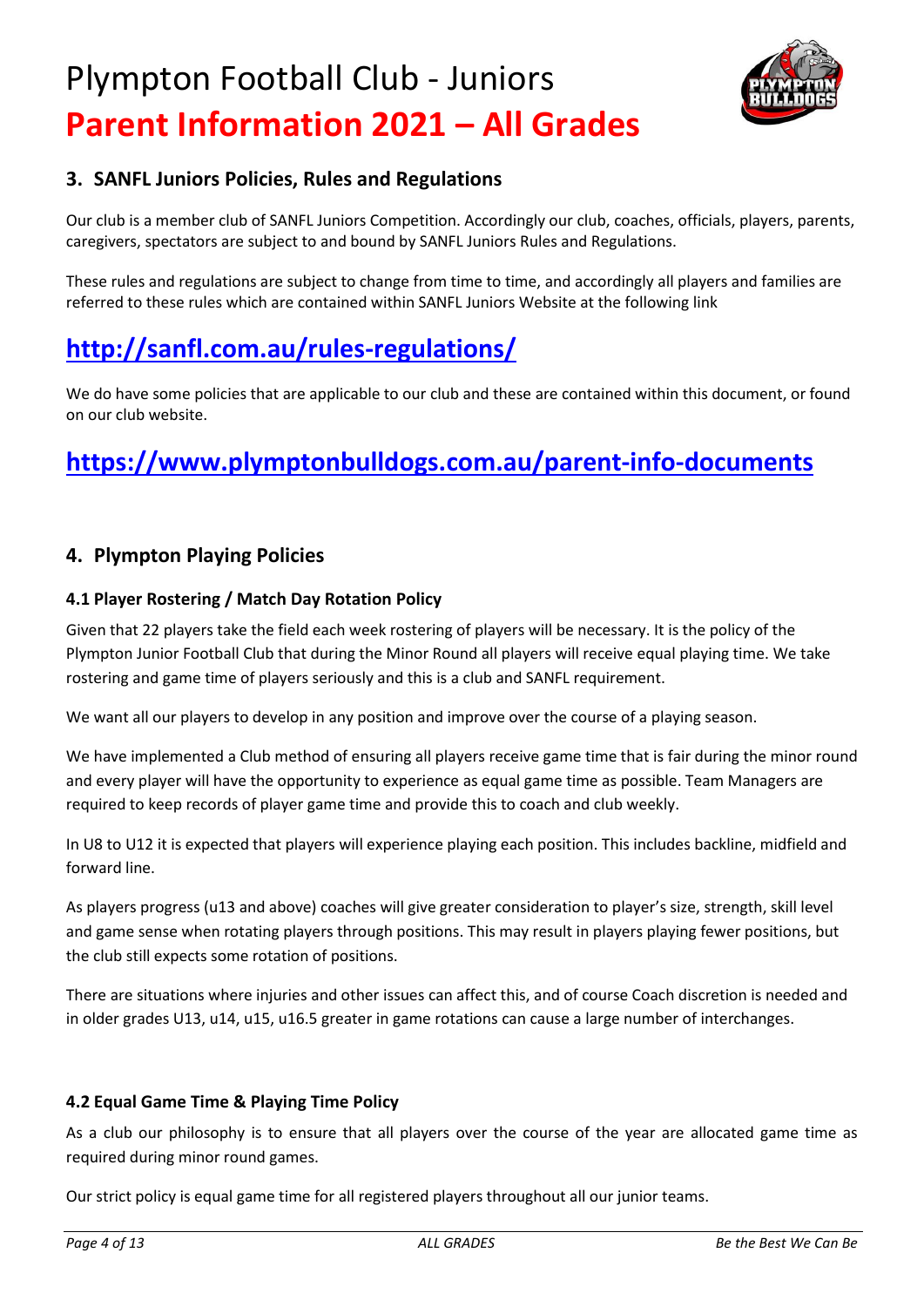

All players selected will be given as equal game time as possible each week. This means coaches should provide a minimum of ¾ per game for all players each week.

From U8 – U12 it is expected that this policy occur each game each week. The exceptions to this would be:

- Where player has to fill in to assist team numbers
- A parent has requested less playing time
- The player is injured during a game
- A player arrives late to a game or must leave early

From U13- U165 it is still expected that all players receive equal game time of at least ¾ per game during minor round games. The above exceptions do apply to these age groups as well as coach discretion must be given to player size, strength and positional play.

#### **4.3 Age Group Eligibility**

The SANFL determines that age group eligibility is based on a calendar year basis. As a club we follow these age group eligibilities and require that all players play within their respective age groups. There is a possibility for exemption this in but such exemption is only granted in conjunction with the club and with club request to SANFL. All decisions on age group eligibility remain with the Club Junior Football Director and Coaching Coordinator.

#### **4.4 Player Commitment Expectations**

All players at Plympton are required to acknowledge and accept a playing code of conduct from the club and also the SANFL.

A core fundamental of player commitment is an expectation on training attendance, behavior, games and injury management.

We encourage coaches to ensure that players are meeting their expected commitment levels and these requirements differ across age groups.

#### **4.5 Finals Policy (only relevant for U12 and above)**

This policy applies to all players, officials, parents and supporters of Plympton Junior Football Club in relation to player management during finals.

- From Under 12 and above Teams participate for premiership points, and ladders are maintained by SANFL. Finals series are conducted by the SANFL for grades including Under 12 and above
- Each age group is required to have a certain maximum number of players on a playing list in accordance with SANFL rules, and the club adheres to all finals rules and by laws as determined from time to time by the SANFL.
- Given that 22 players take the field each week rostering of players will be necessary. It is the policy of the PFC Juniors that during the Minor Round all players will receive as equal playing time as possible.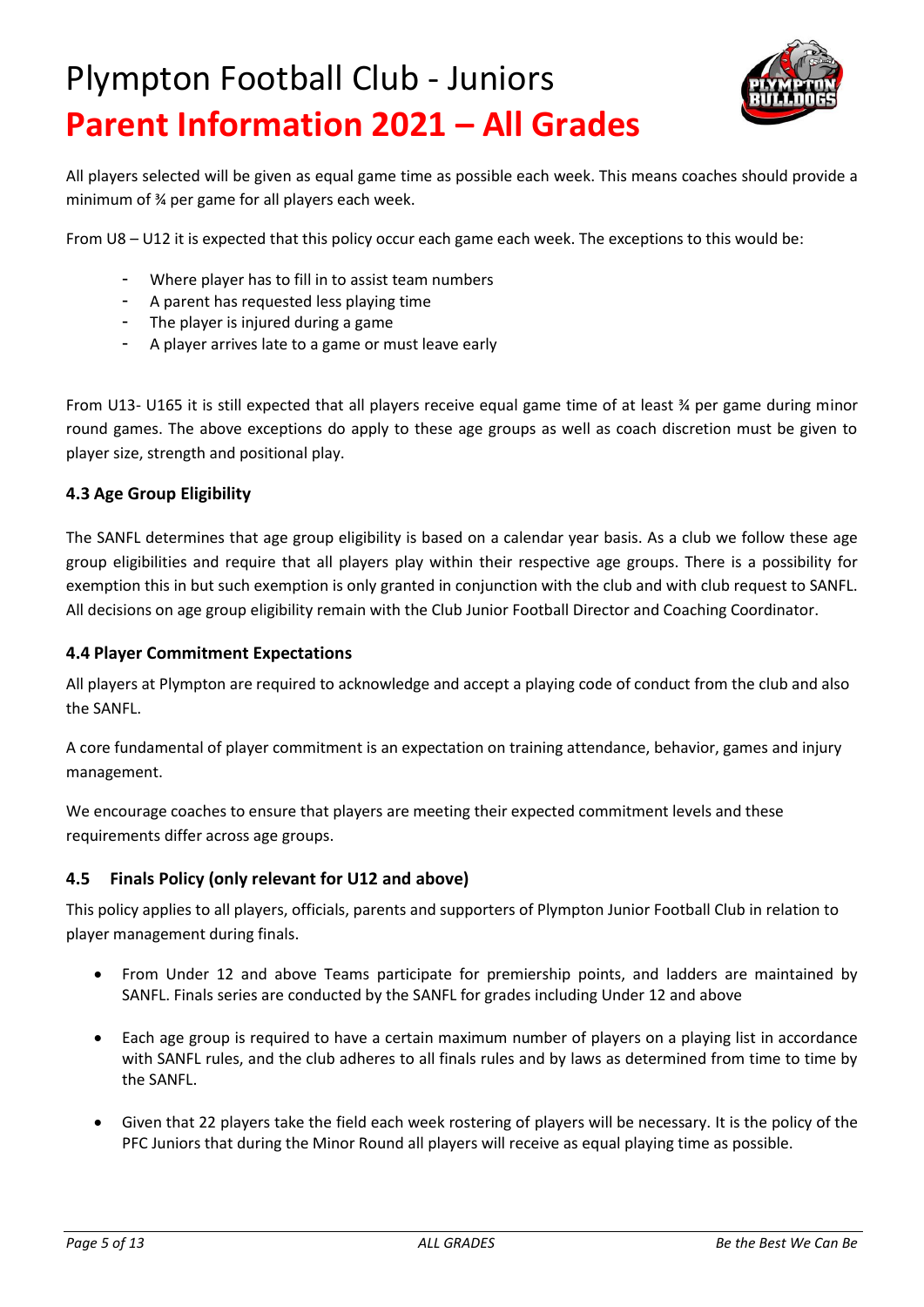

- During finals games each coach has discretion to choose the 22 players to participate in a game of finals. Some players may not receive a game during finals due to size of list and only having 22 players to participate each week.
- Coaches should attempt to select as many players as possible from their list for finals games up to 22 and give an opportunity for as many players to experience finals football.
- If possible where a team plays more than 1 final it is the coaches discretion as to which 22 players are chosen.
- The amount game time for each player during finals is at the discretion of the Coach.
- If a side gets the opportunity to play in a Grand Final then only 22 players will be chosen to play. It is at the discretion of the Coach as to how much game time is given to each player.
- All players in the squad who participate in a Grand Final will receive a medal and will participate where possible on game day in some capacity, e.g. running water etc.
- Coaches are not to be approached during game time by any parent or spectator. Any issue or concern is to be raised with either the PLYMPTON CLUB Match Day Official present on game day, or the TEAM MANAGER for that team.

#### **4.6 Injury Management & Concussion Policy**

The Plympton Junior Football Club follows AFL and SANFL guidelines with respect to both injury and concussion management.

Each age group is required to have a registered First Aid officer in attendance at games.

In respect of injured players, it is still an expectation for older age groups (u13 and above) that injured players participate in some way or attend training and games. Circumstances of injuries will determine how coaches manage this. Any injury should be discussed and managed with parent/guardian and medical advice is to be sought.

It is the policy of the Plympton Football Club, both Junior and Senior, that should any player suffer from or have suspected concussion, there will be an automatic one-week rest. This will only be waivered with a doctors' certificate clearing the player to play. We have a concussion management policy that is provided to all our coaches and trainers and all our families as well. We follow the AFL standards and SANFL guidelines with respect to Concussion Management on game day and afterwards.

Any player who has suffered a concussion or is suspected of having a concussion must be medically assessed as soon as possible after the injury and must not be allowed to return to play in the same game or train in the same practice session. A concussed player must not be allowed to return to training or playing before having a formal medical clearance.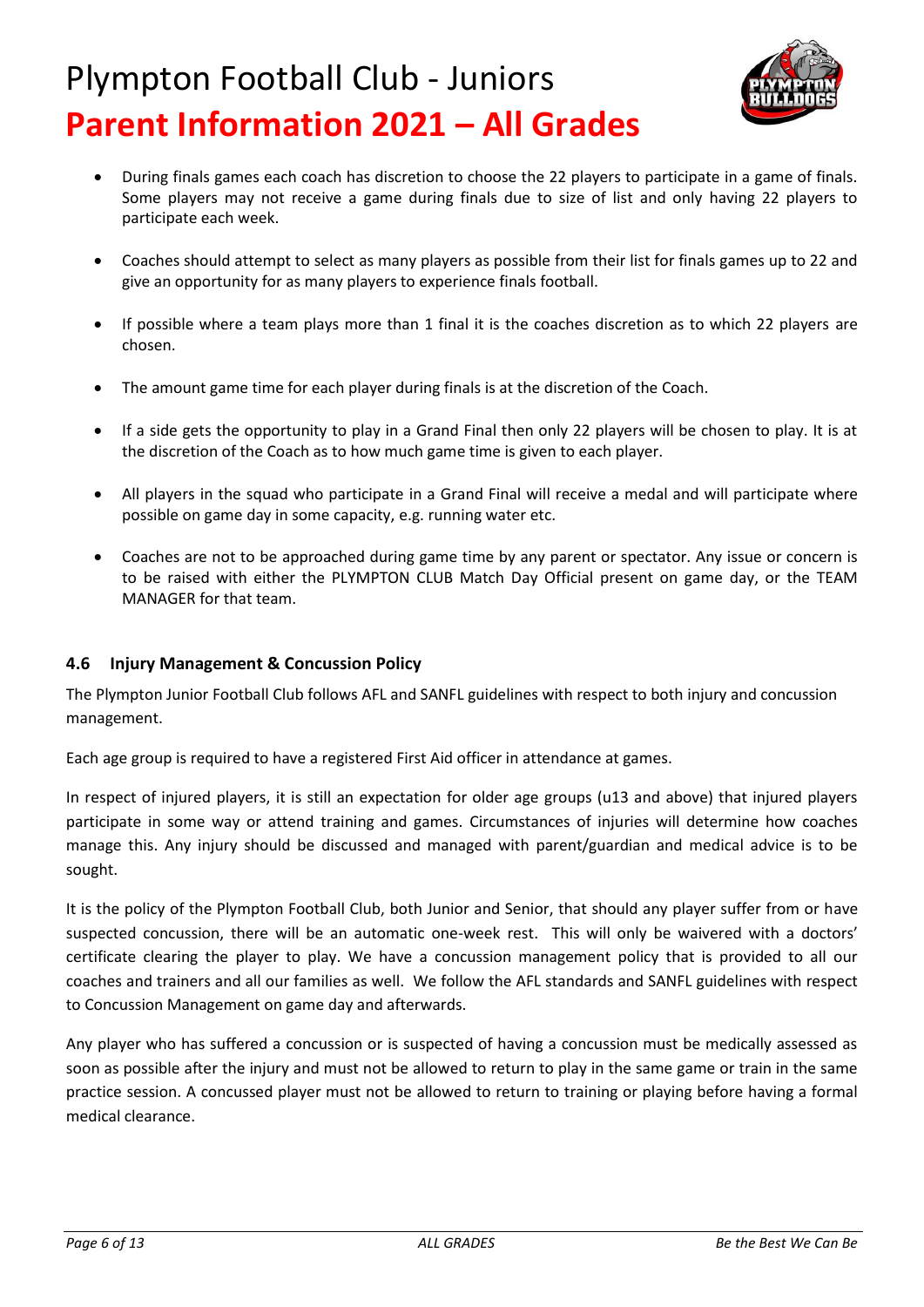

**4.7 Member Protection Policy and Risk Management**

All our Member protection policies, and risk management details can be found at our club website

**<https://www.plymptonbulldogs.com.au/parent-info-documents>**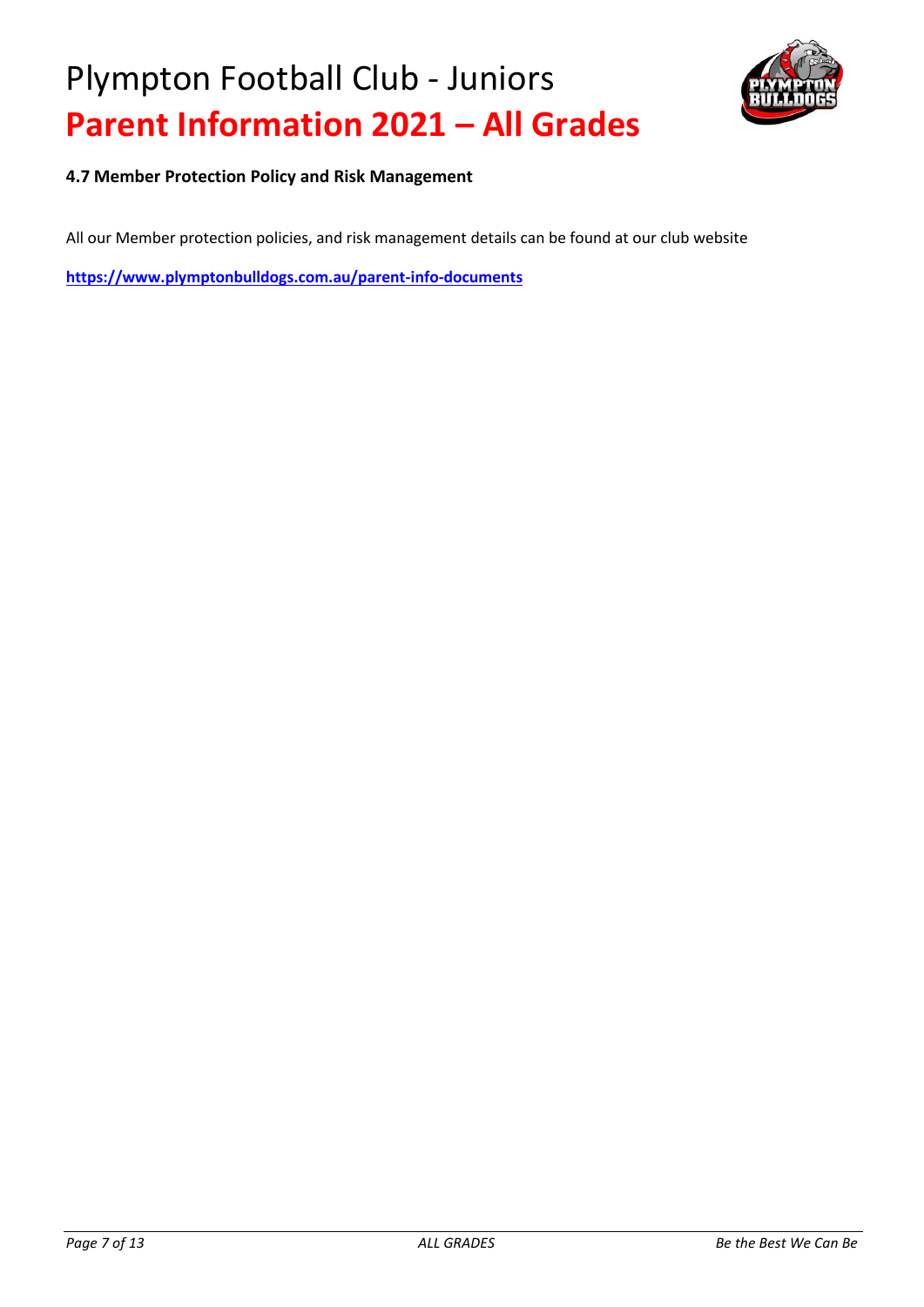

### **5. Training and Skill Development for Age Group – Boys & Girls**

### **5.1 Young Pups (U8-9) "Base Stage"**

This is the stage where the players have a base set for them on the key skills of the game. Where they learn a little about the game, the identification of positions, what each position is expected to do.

Skills & fun are key elements in this age group, with being able to teach & educate the young pups about how to kick the ball, mark the ball & handball the ball, and control the ball on the ground.

Within the key skills that are identified by the club, we need to be clear with how we are going to teach these skills. Small sided games are a foundation of developing skills in game situations.

| Area                         | <b>Key Points</b>                                                                            | <b>Description</b>                                                                                                                                                                                                                                                                                                |
|------------------------------|----------------------------------------------------------------------------------------------|-------------------------------------------------------------------------------------------------------------------------------------------------------------------------------------------------------------------------------------------------------------------------------------------------------------------|
| Skill Technique              | Kicking<br>Handball<br>Marking<br>Picking up the ball off<br>the ground<br>Tacking (from U9) | The establishment of kicking, handballing and marking.<br>Getting all players to hold ball correctly, handball<br>correctly, and have hands placed in good position.<br>Established criteria, for coaches to work on here, with<br>the first 10-15 minutes of each training session<br>dedicated to these skills. |
| <b>Physical Fitness</b>      | N/A                                                                                          | Natural                                                                                                                                                                                                                                                                                                           |
| The Game                     | Positions                                                                                    | What are the positions on the ground and what they<br>mean. How do positions help the team play well.                                                                                                                                                                                                             |
| <b>Decision Making</b>       | Direction of play                                                                            | Play direct, avoid around corners<br>Aim to give to teammate in better position<br>Know direction of play and zones                                                                                                                                                                                               |
| <b>Tactics</b>               | Have fun/learn                                                                               | How to kick in, where to stand in zones                                                                                                                                                                                                                                                                           |
| Mini Games                   | 6v6<br>7v7                                                                                   | The playing of mini games is a terrific way for kids to get<br>a feel of the game, with the coaches varying the type of<br>game, rules and sides, depending on how many kids he<br>has.                                                                                                                           |
| <b>Listening and Respect</b> | All players                                                                                  | To develop a respect and listening philosophy for all<br>coaches and assistants and not disrupt other players.                                                                                                                                                                                                    |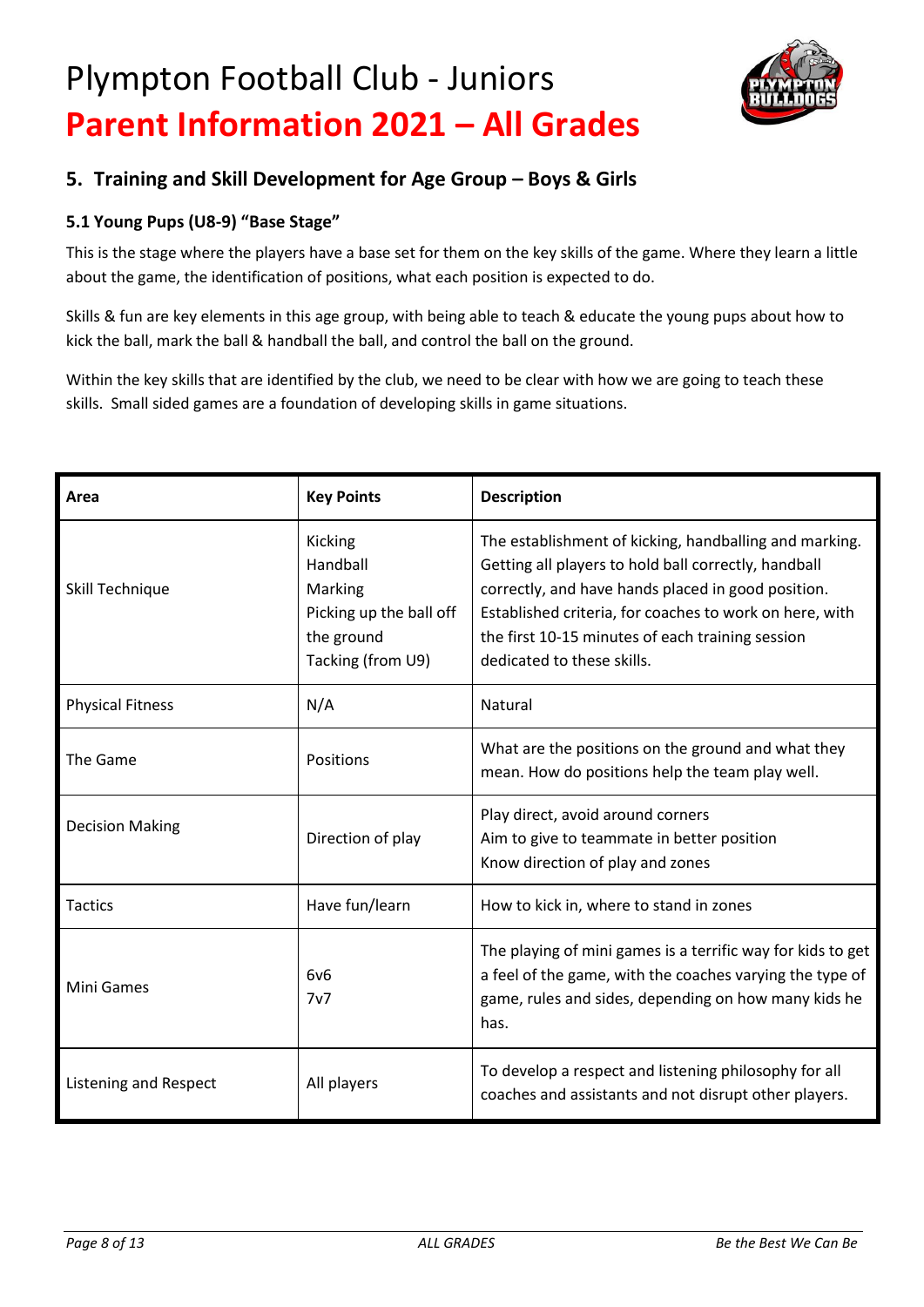

### **5.2 Pups (U10-11) "Development Stage"**

This is the stage where the players have a base on which to build and develop their skills,

Skills & fun continue to be key elements in this age group, with being able to teach & educate the pups about how to use their skills in a game as the elements of the game develop to full rules.

Continuing to expand on game sense and assist and develop player's decision making from using small sided games to then look to reproduce in actual games.

| Area                         | <b>Key Points</b>                                                                          | <b>Description</b>                                                                                                                                                                                                                                                                                                                                                     |
|------------------------------|--------------------------------------------------------------------------------------------|------------------------------------------------------------------------------------------------------------------------------------------------------------------------------------------------------------------------------------------------------------------------------------------------------------------------------------------------------------------------|
| Skill Technique              | Kicking<br>Handball<br>Marking<br>Picking up the ball off<br>the ground<br><b>Tackling</b> | The establishment of kicking, handballing and marking.<br>Getting all players to hold ball correctly, handball<br>correctly, and have hands placed in good position.<br>Established criteria, for coaches to work on here, with<br>the first 10-15 minutes of each training session<br>dedicated to these skills.<br>Using both sides of body for kicking and handball |
| <b>Physical Fitness</b>      | N/A                                                                                        | Natural                                                                                                                                                                                                                                                                                                                                                                |
| The Game                     | Positions                                                                                  | What are the positions on the ground and what they<br>mean. How do positions help the team play well.                                                                                                                                                                                                                                                                  |
| <b>Decision Making</b>       | Direction of play                                                                          | Play direct, avoid around corners<br>Aim to give to teammate in better position<br>Know direction of play and zones                                                                                                                                                                                                                                                    |
| <b>Tactics</b>               | Have fun/learn                                                                             | How to kick in, where to stand in zones                                                                                                                                                                                                                                                                                                                                |
| <b>Mini Games</b>            | 6v6<br>7v7                                                                                 | The playing of mini games is a terrific way for kids to get<br>a feel of the game, with the coaches varying the type of<br>game, rules and sides, depending on how many kids he<br>has.                                                                                                                                                                                |
| <b>Listening and Respect</b> | All players                                                                                | To develop a respect and listening philosophy for all<br>coaches and assistants and not disrupt other players.                                                                                                                                                                                                                                                         |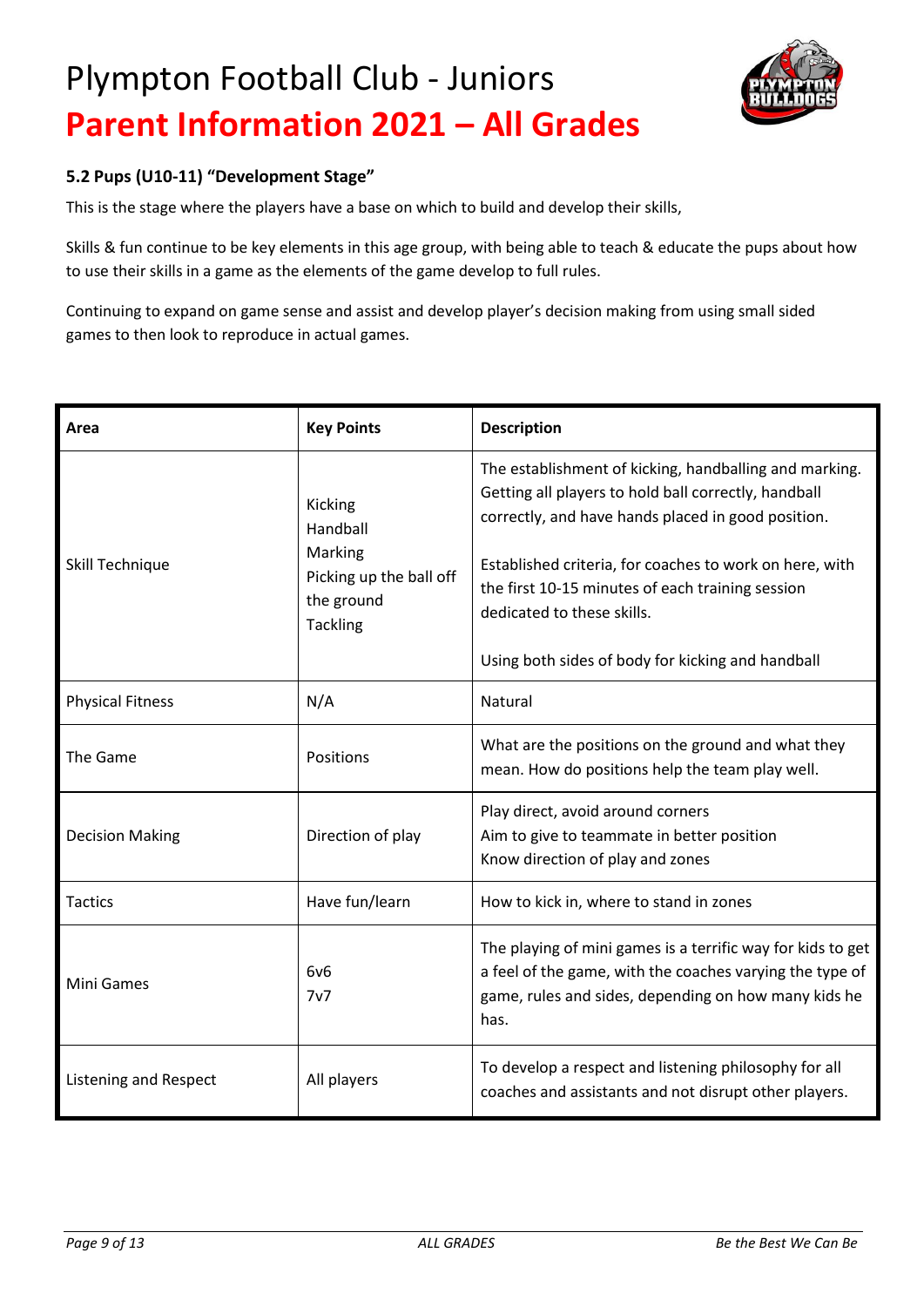

### **5.3 Guard Dogs (U12-13) "Establishing Stage"**

After setting a base for the players as they come through, there now needs to be an establishing stage, to continue to re-inforce the skills that have been identified at this age level.

Teaching about how the game now needs to be played becomes important. Game style does play a little part here, as the kids watch footy at this age and can correlate game style to their own games and club.

At this age level finals and competition are introduced.

| Area                    | <b>Key Points</b>                                                                        | <b>Description</b>                                                                                                                                                                                                                                   |
|-------------------------|------------------------------------------------------------------------------------------|------------------------------------------------------------------------------------------------------------------------------------------------------------------------------------------------------------------------------------------------------|
| Skill Technique         | Kicking<br>Handball<br>Marking<br><b>Ground Balls</b><br>(protection)<br><b>Tackling</b> | Continue work on technique, especially kicking. Being<br>able to be a good kick on the run is important at this<br>age.                                                                                                                              |
| <b>Physical Fitness</b> | Fit                                                                                      | All fitness type of work should be done in conjunction<br>with using the football. This allows to enjoy training<br>whilst at the time gaining an understanding a fitness<br>levels (relays etc.)                                                    |
| The Game                | Positions                                                                                | The expectation of what we now want from these<br>positions. How each position plays and the skills<br>required for these positions.<br>Where to stand and position around the ground,<br>stoppages, centre bounces, kick ins                        |
| <b>Decision Making</b>  | Kick to advantage<br>Kick to a lead<br>H/ball to teammate                                | Introduce new concepts                                                                                                                                                                                                                               |
| <b>Tactics</b>          | Centre square<br>In 1 side, out other                                                    | Some small introduction with these. Very simple and<br>easy to understand.                                                                                                                                                                           |
| <b>Mini Games</b>       | 6v6<br>7v7<br>5v6                                                                        | Establish an understanding of game sense, which helps<br>players with decision making. Coach can focus players<br>on a particular phase of the game. E.g. we have won the<br>ball in our backline and now we are going to run hard<br>and kick long. |
| Listening and Respect   | All players                                                                              | To develop a respect and listening philosophy for all<br>coaches and assistants and not disrupt other players.                                                                                                                                       |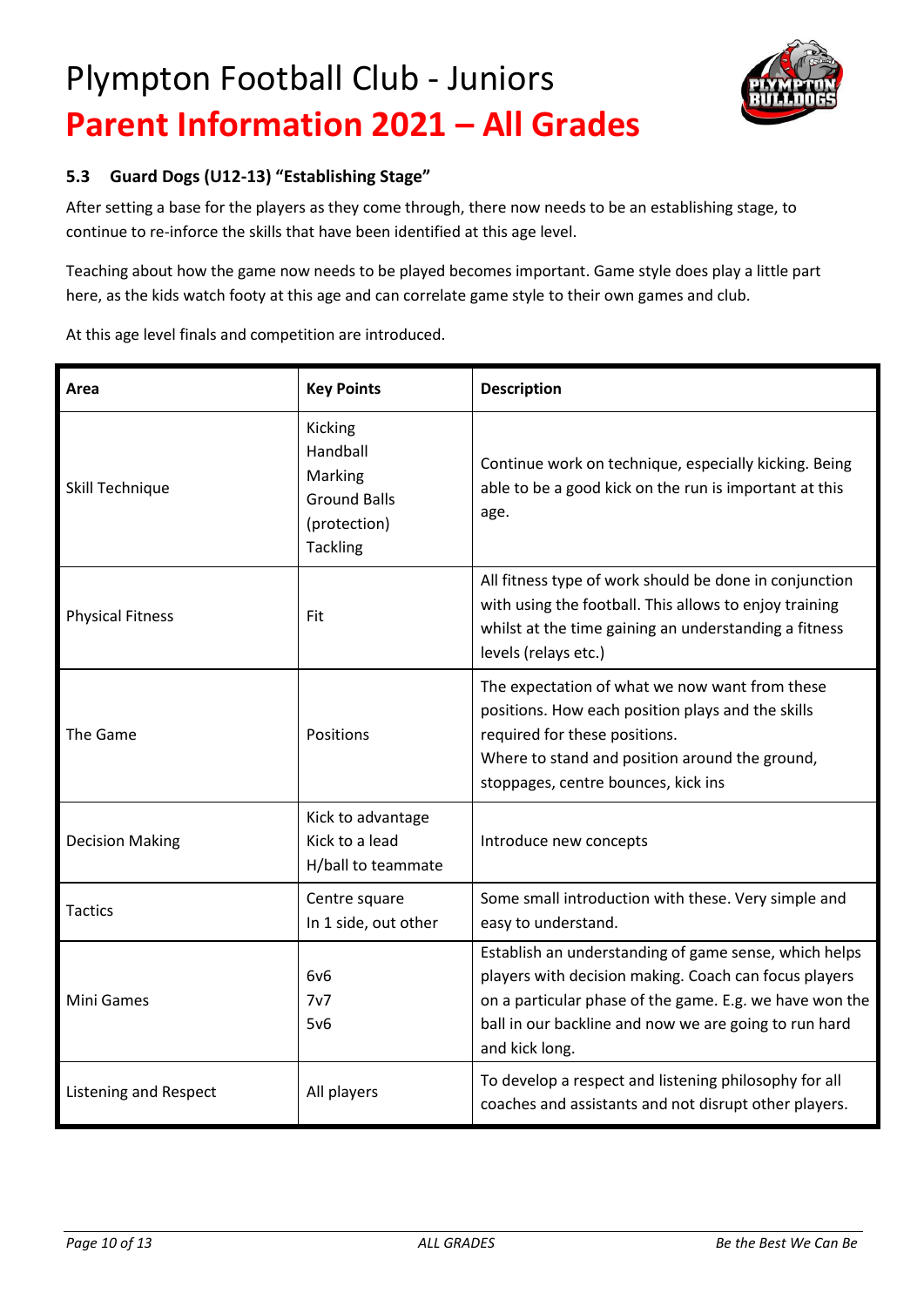

### **5.4 Top Dogs (U14-15-16.5) "Emerging Stage"**

The players are now ready to emerge and take responsibility for their actions, giving an indication of commitment.

Skill progression is still very important in this age group, with the development of game style, decision making and tactics playing a role in this emerging stage.

A willingness to provide the coach with feedback / communication is a vital part of development in this stage. The new "Y" Gen type need to feel this type of relationship in this stage.

The continued use of simulated match conditions and games at training is critical in continuing to foster and develop decision making and skills under game style pressure.

Individual feedback and one on one player interviews help to develop clear goals and outcomes for player and coaches and assist with areas of improvement.

| Area                    | <b>Key Points</b>                                                                                     | <b>Description</b>                                                                                                                                                                                |
|-------------------------|-------------------------------------------------------------------------------------------------------|---------------------------------------------------------------------------------------------------------------------------------------------------------------------------------------------------|
| Skill Technique         | Kicking<br>Handball<br>Marking<br><b>Ground Balls</b><br><b>Tackling</b>                              | Identify the particular kicking that needs covering.<br>Introduction of other skills of the game as well.                                                                                         |
| <b>Physical Fitness</b> | Fit<br>Strength (body)<br>Core work                                                                   | All fitness type of work should be done in conjunction<br>with using the football. This allows to enjoy training<br>whilst at the time gaining an understanding a fitness<br>levels (relays etc.) |
| The Game                | Positions                                                                                             | Rather than positions, the development of roles that<br>are given in games. e.g. attacking HBF, High HFF.                                                                                         |
| <b>Decision Making</b>  | 2 v 1<br>Tackle v zone<br>Kick v H/ball                                                               | Introduce new concepts<br>Drills focused on decision making in games under<br>pressure                                                                                                            |
| <b>Tactics</b>          | Centre square<br><b>Stoppages</b><br>In 1 side, out other<br>Zones<br>Kick Ins<br>Style of play (opp) | Develop player's ability to understand the game better<br>and identify it in the game.                                                                                                            |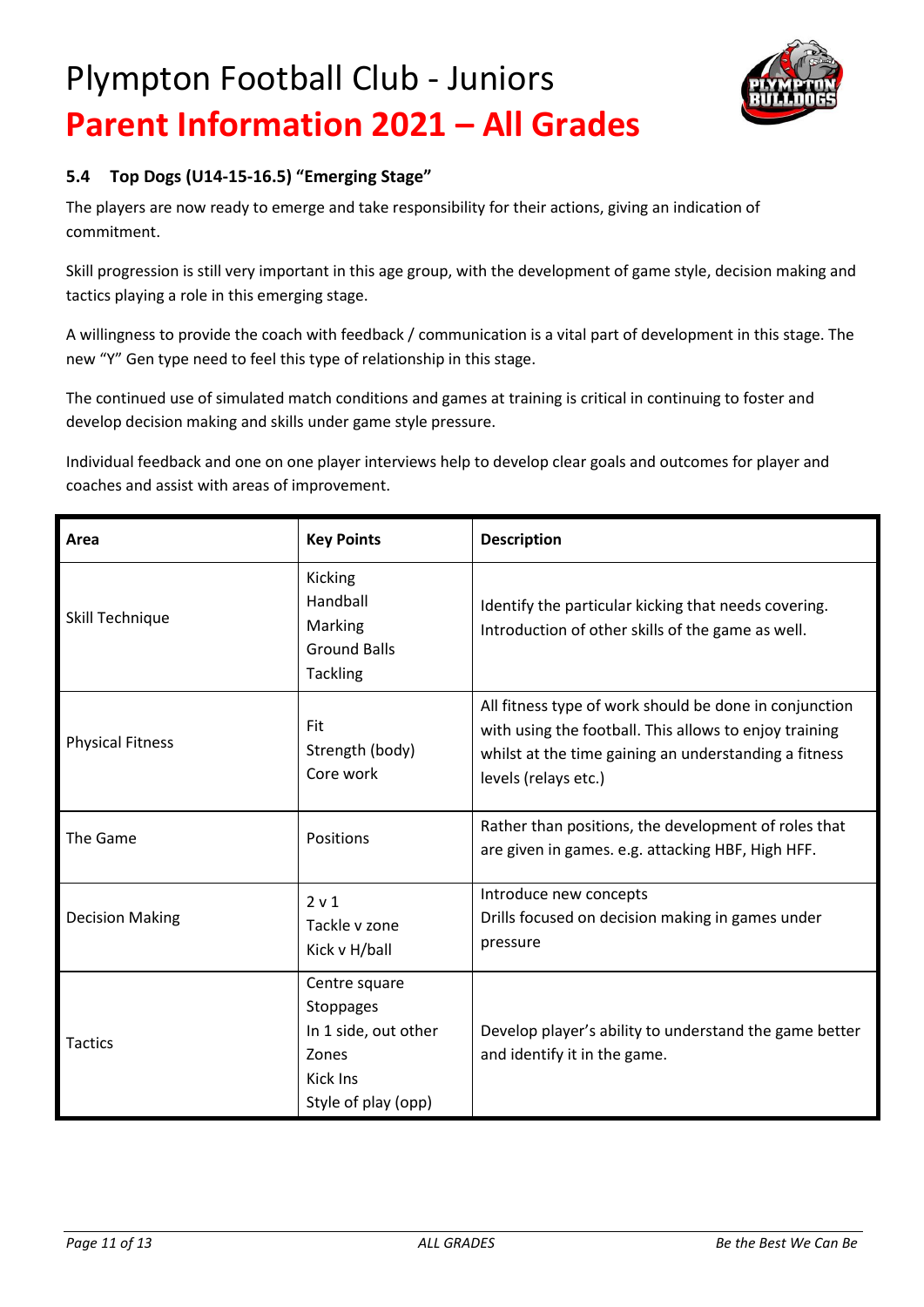

| Area                        | <b>Key Points</b>                                     | <b>Description</b>                                                                                                                                                                                                                                                                                                                |
|-----------------------------|-------------------------------------------------------|-----------------------------------------------------------------------------------------------------------------------------------------------------------------------------------------------------------------------------------------------------------------------------------------------------------------------------------|
| Mini Games                  | 6v6<br>7v7<br>5v6<br>Backs v Fwds<br>2 goals in 3 min | Continue with the development of mini games. Working<br>on advantaged or disadvantaged situations of a game.                                                                                                                                                                                                                      |
| <b>Training Performance</b> | How To                                                | The capacity for players to understand the benefits of<br>training and what it can lead to. The foundation of train<br>as you play still holds true and is an area at his age<br>needs addressing.<br>Come prepared and ready to learn and improve at<br>every training<br>Show leadership and take responsibility for attendance |
| Listening and Respect       | All players                                           | To develop a respect and listening philosophy for all<br>coaches and assistants and not disrupt other players.                                                                                                                                                                                                                    |